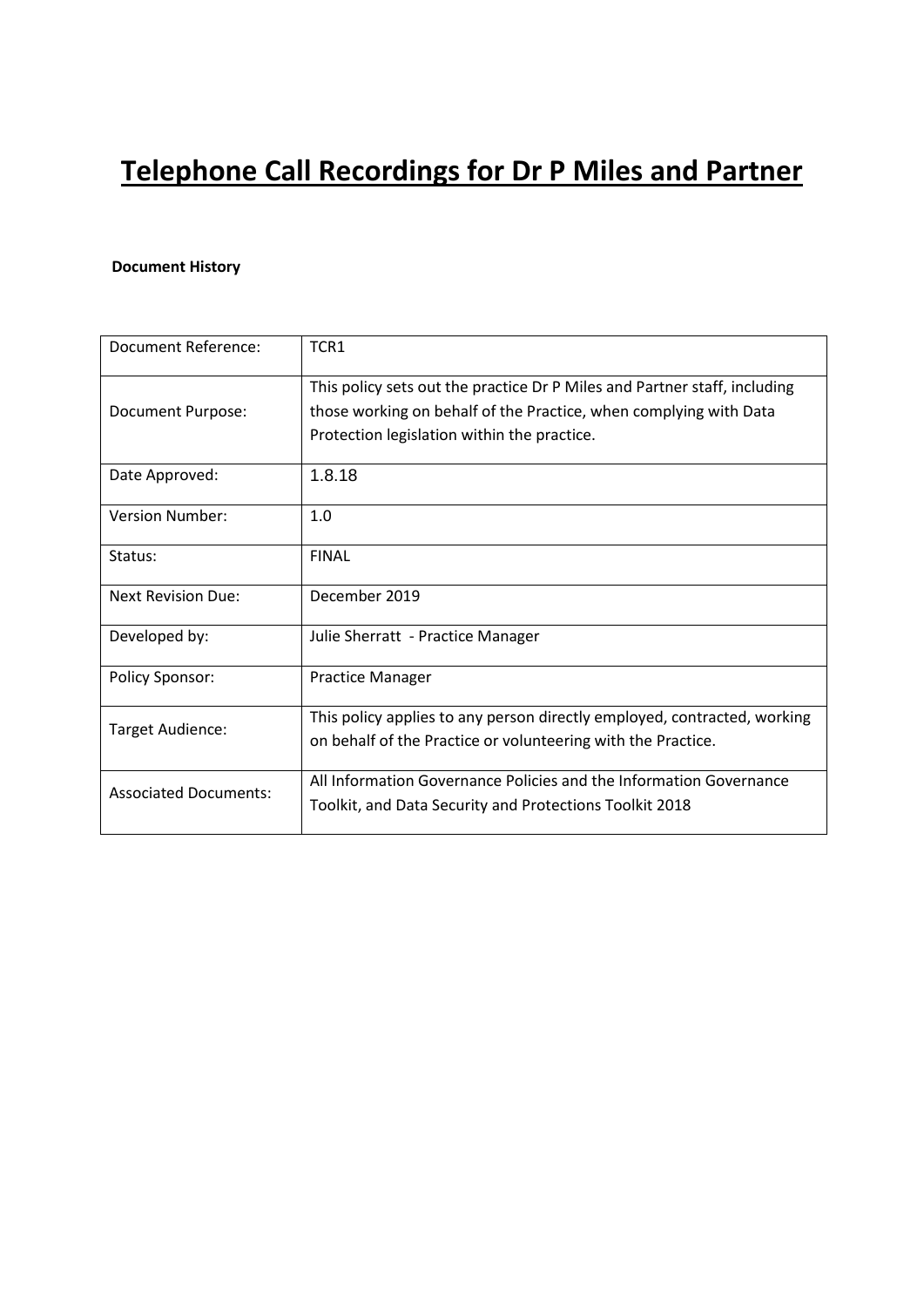Dr P Miles and partner has a telephone system capable of recording conversations. Like many other organisations, this is a standard practice that:

allows the recording of telephone calls for quality monitoring, training, compliance and safeguarding purposes.

These recordings will only be used for the purposes specified in this policy.

The call recording facility is automated and accommodates incoming calls received

from outside the surgery and external calls being made by a member of staff.

Ifcalls are transferred to a team that does not have call recording on their lines, the call recording will cease to act once the call is successfully transferred, but will continue if it is transferred to any of the teams identified above. If the call comes in to a non-call recorded line and then is transferred to one that is, the staff member should notify the caller that their call will be recorded.

There is a recorded message in place to inform callers that their call is being recorded.

### 2. **Purpose of this call recording policy**

In order to maintain high standards and protect the public and staff we need to record all telephone calls received into the surgery and retain them for a limited period of time.

We shall ensure that the use of these recordings is fair and that we comply with the requirements of the relevant legislation. This includes:

- The Data Protection Act 1998;
- The European General Data Protection Regulation (GDPR);
- The Human Rights Act 1998;
- The Regulation of Investigatory Powers Act 2000;
- The Telecommunications (Lawful Business Practice) (Interception of

Communications Regulations) 2000;

• Privacy and Electronic Communications Regulations 2003

#### 3. **Scope of policy**

All calls made to the surgery will be recorded. Under normal circumstances a call will not be retrieved or monitored unless: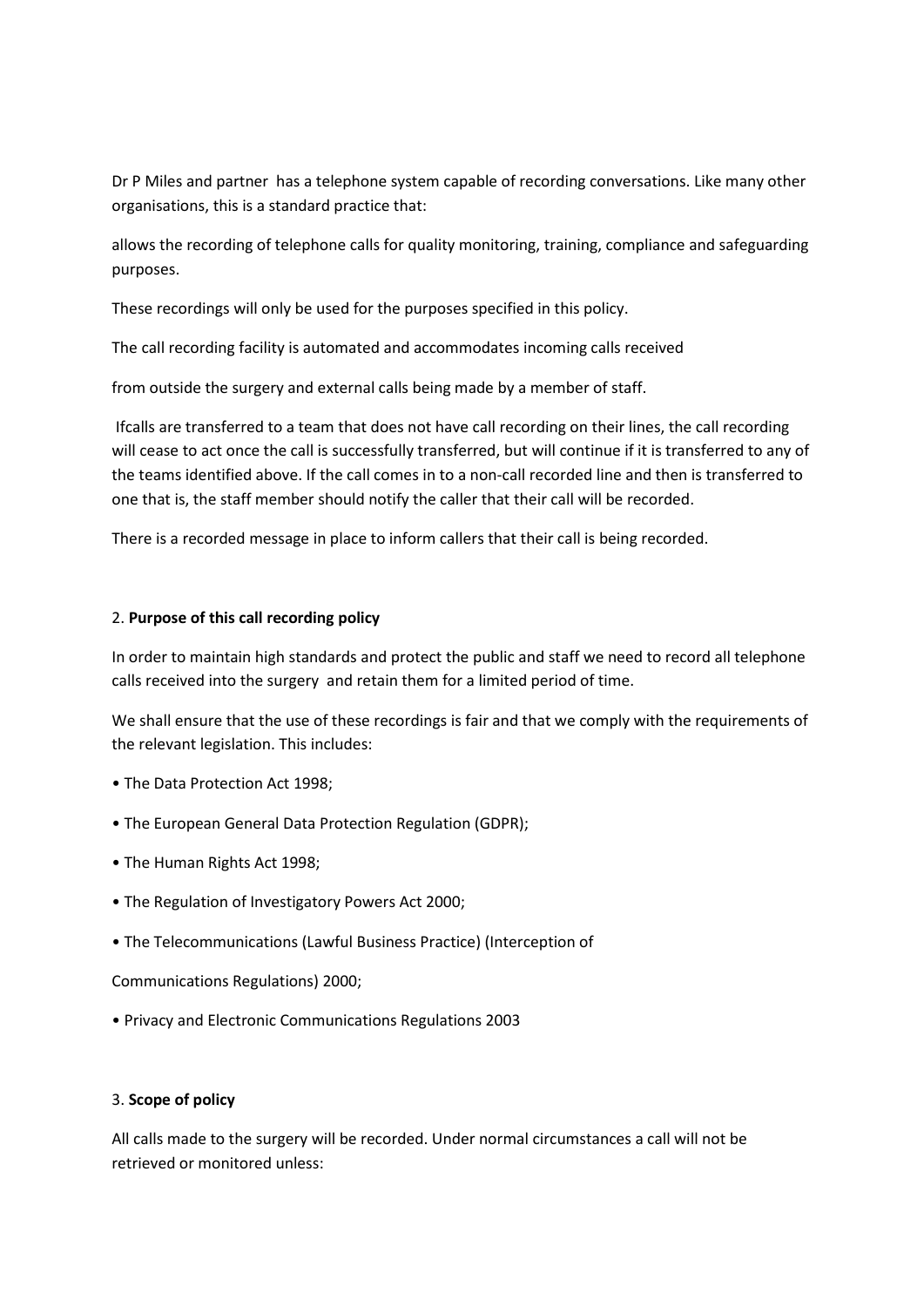• There is a threat to the health and safety of staff or visitors or for the

prevention or detection of crime;

- It is necessary to check compliance with regulatory procedures; or
- It will aid standards in call handling through use in training and coaching

our staff.

• It is for safeguarding purposes.

#### 4. **Collecting information**

Personal data collected in the course of recording activities will be processed fairly and lawfully in accordance with the current Data Protection Act and the European General Data Protection Regulation. It will be:

- Adequate, relevant and not excessive
- Used for the purpose(s) stated in this policy only and not used for any other

purposes;

- Accessible only to managerial staff after securing permission from the Practice manager
- Treated confidentially;
- Stored securely; and
- Not kept for longer than necessary and will be securely destroyed once the

issue(s) in question have been resolved.

#### 5. **Advising callers that calls are being monitored/recorded**

Where call recording facilities are being used we will inform the caller that their call is being monitored/recorded for quality / training purposes so that they have the opportunity to consent by continuing with the call or hanging up. There is a recorded message in place to inform callers that their call is being recorded.

We will publish our policy on our website.